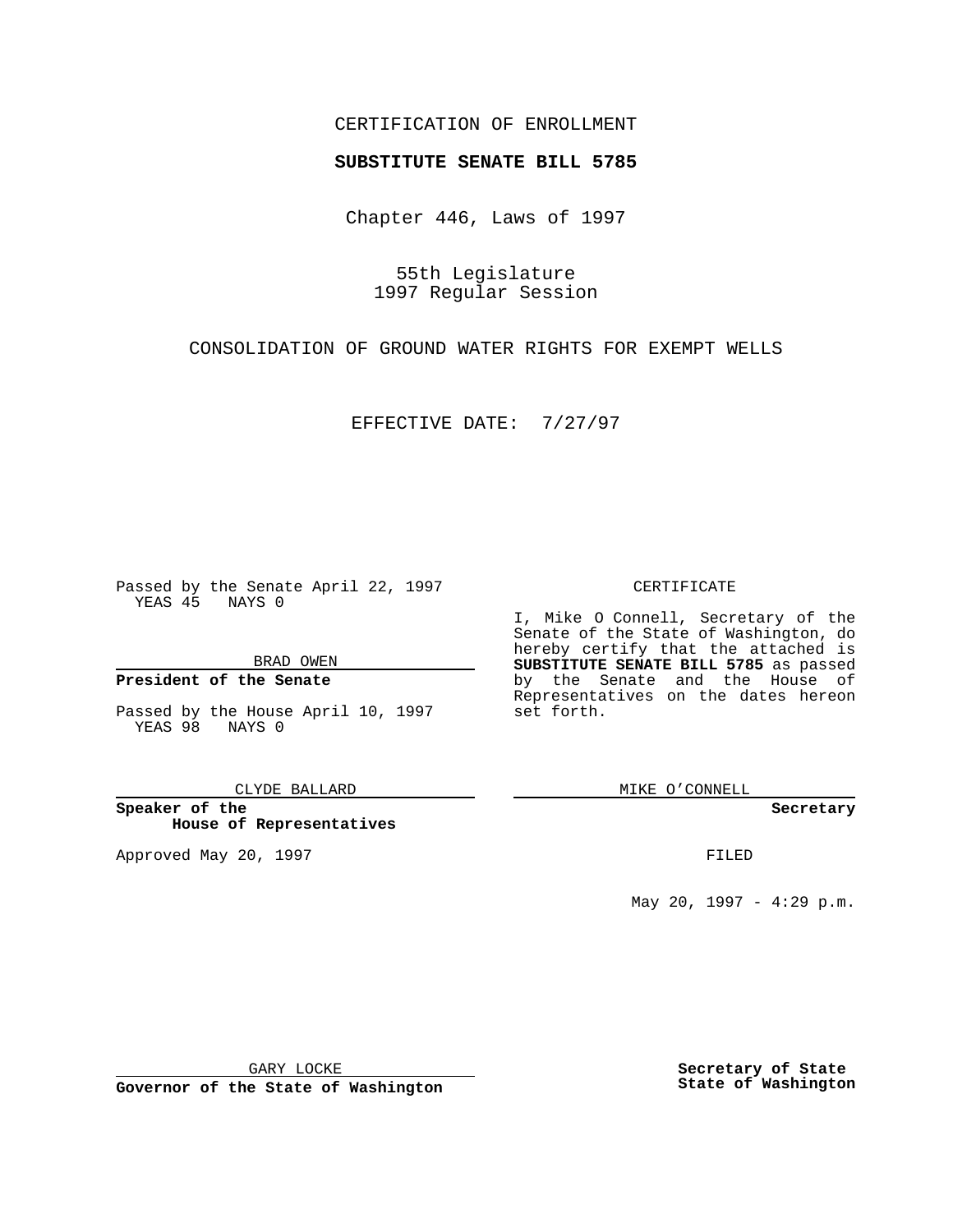# **SUBSTITUTE SENATE BILL 5785** \_\_\_\_\_\_\_\_\_\_\_\_\_\_\_\_\_\_\_\_\_\_\_\_\_\_\_\_\_\_\_\_\_\_\_\_\_\_\_\_\_\_\_\_\_\_\_

\_\_\_\_\_\_\_\_\_\_\_\_\_\_\_\_\_\_\_\_\_\_\_\_\_\_\_\_\_\_\_\_\_\_\_\_\_\_\_\_\_\_\_\_\_\_\_

AS AMENDED BY THE HOUSE

Passed Legislature - 1997 Regular Session

#### **State of Washington 55th Legislature 1997 Regular Session**

**By** Senate Committee on Agriculture & Environment (originally sponsored by Senators Swecker, Newhouse, Morton, Haugen and Rasmussen)

Read first time 03/05/97.

 AN ACT Relating to consolidating ground water rights of exempt wells; and adding a new section to chapter 90.44 RCW.

BE IT ENACTED BY THE LEGISLATURE OF THE STATE OF WASHINGTON:

 NEW SECTION. **Sec. 1.** A new section is added to chapter 90.44 RCW to read as follows:

 Upon the issuance by the department of an amendment to the appropriate permit or certificate of ground water right, the holder of a valid right to withdraw public ground waters may consolidate that right with a ground water right exempt from the permit requirement under RCW 90.44.050, without affecting the priority of either of the water rights being consolidated. Such a consolidation amendment shall be issued only after publication of a notice of the application, a comment period, and a determination made by the department, in lieu of meeting the conditions required for an amendment under RCW 90.44.100, that: (1) The exempt well taps the same body of public ground water as the well to which the water right of the exempt well is to be consolidated; (2) use of the exempt well shall be discontinued upon approval of the consolidation amendment to the permit or certificate; (3) legally enforceable agreements have been entered to prohibit the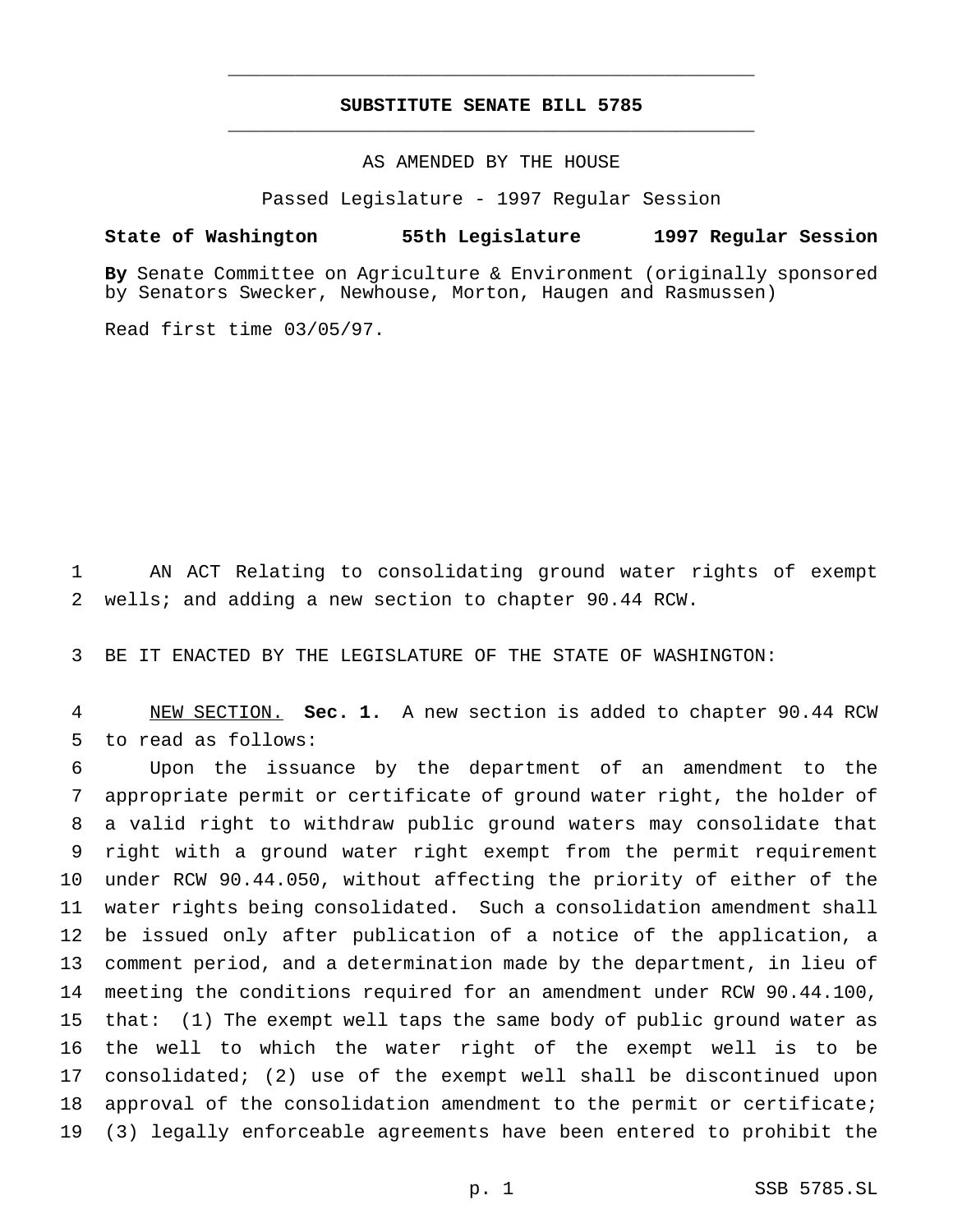construction of another exempt well to serve the area previously served by the exempt well to be discontinued, and such agreements are binding upon subsequent owners of the land through appropriate binding limitations on the title to the land; (4) the exempt well or wells the use of which is to be discontinued will be properly decommissioned in accordance with chapter 18.104 RCW and the rules of the department; and (5) other existing rights, including ground and surface water rights and minimum stream flows adopted by rule, shall not be impaired. The notice shall be published by the applicant in a newspaper of general circulation in the county or counties in which the wells for the rights to be consolidated are located once a week for two consecutive weeks. The applicant shall provide evidence of the publication of the notice to the department. The comment period shall be for thirty days beginning on the date the second notice is published.

 The amount of the water to be added to the holder's permit or certificate upon discontinuance of the exempt well shall be the average withdrawal from the well, in gallons per day, for the most recent five- year period preceding the date of the application, except that the amount shall not be less than eight hundred gallons per day for each residential connection or such alternative minimum amount as may be established by the department in consultation with the department of health, and shall not exceed five thousand gallons per day. The department shall presume that an amount identified by the applicant as being the average withdrawal from the well during the most recent five- year period is accurate if the applicant establishes that the amount identified for the use or uses of water from the exempt well is consistent with the average amount of water used for similar use or uses in the general area in which the exempt well is located. The department shall develop, in consultation with the department of health, a schedule of average household and small-area landscaping water usages in various regions of the state to aid the department and applicants in identifying average amounts used for these purposes. The presumption does not apply if the department finds credible evidence of nonuse of the well during the required period or credible evidence that the use of water from the exempt well or the intensity of the use of the land supported by water from the exempt well is substantially different than such uses in the general area in which the exempt well is located. The department shall also accord a presumption in favor of approval of such consolidation if the requirements of this subsection